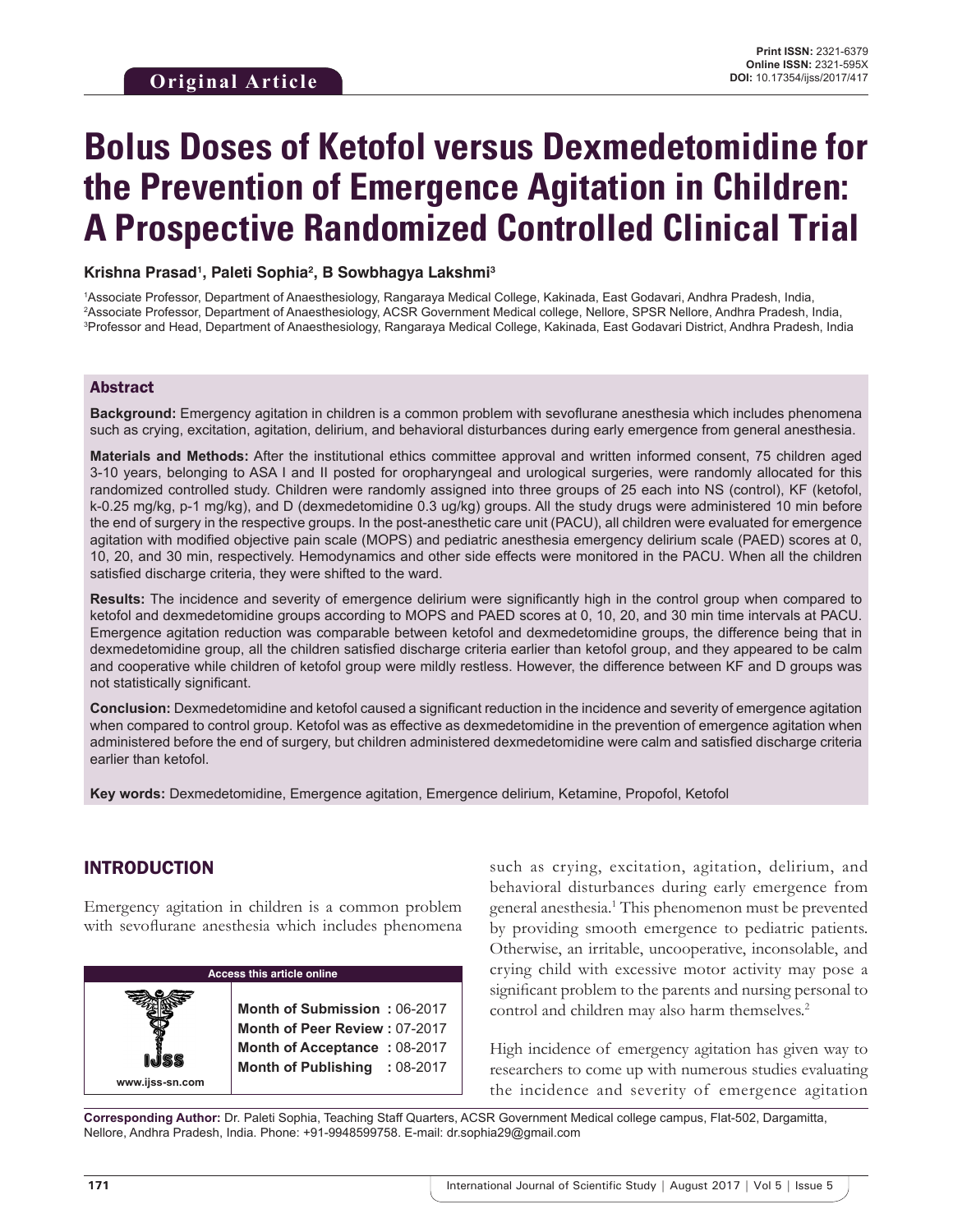with inhalational and intravenous anesthetic agents.<sup>3,4</sup> Parental presence at emergence, physical restraints, or pharmacologic interventions are the methods used to prevent emergence agitation. Various studies proved that medications such as fentanyl, ketamine propofol, ketofol, dexmedetomidine, clonidine, and midazolam have been used with differing efficacies of individual agents.<sup>5,6</sup> This study aims to compare the efficacy of dexmedetomidine versus ketofol for the prevention of emergence agitation in children under sevoflurane-based anesthesia.

# MATERIALS AND METHODS

After the institutional ethics committee approval and written informed consent, children aged between 3 and 10 years belonging to ASA Grade I and II were randomly selected for this prospective, randomized, controlled, and double-blinded study which was conducted in a tertiary care hospital from June 2016 to December 2016.

## **Inclusion Criteria**

Male and female gender and children aged between 3 and 10 years belonging to ASA: I and II surgeries: Oropharyngeal and urological procedures were included in the study.

## **Exclusion Criteria**

- Uncooperative children
- Children with neuropsychiatric disorders
- Children with chronic sedative medication
- Children with difficult airway
- Children with mental retardation
- Children with BMI  $> 18.5 \text{kg/m}^2$ .

Children were randomly divided into three groups of 25 each using computer-generated random number table.

- Group NS: Were assigned to 10 cc of normal saline, 10 min before the end of surgery.
- Group KF: Were assigned to receive a combination of ketamine 0.25 mg/kg and propofol 1 mg/kg (ketofol) in a single syringe, the total volume made up to 10 ml.
- Group D: Were assigned to receive  $0.3 \text{ ug/kg of}$ dexmedetomidine, the total volume made up to 10 ml to ensure blinding.

All the children were premedicated with oral midazolam 0.25 mg/kg 25 min before surgery. Standard GA regimen was administered in all the children comprising of injection glycopyrrolate 20 ug/kg IV, ondansetron 0.1 mg/kg IV, injection fentanyl 1 ug/kg IV, injection thiopentone 5-6 mg/kg IV, and injection atracurium 0.5 mg/kg IV for intubation with  $O_2:N_2O$  @ 40%:60% and sevoflurane  $\omega$  1.5-2% for maintenance titrated to hemodynamic stability. Children below 20 kg were ventilated with Jackson-Rees' modification of Ayer's T-piece and children > 20 kg were ventilated with Bain's circuit.

The principal investigator is the anesthesiologist who loaded all the syringes with the study drugs and prepared them in wrapped aluminum foils and closed envelopes which were provided to another investigator just before administering them to the children. Monitoring and data collection were done by a junior resident who was unaware of the study drugs and allocation.

On arrival at the operating room, standard monitors were applied to every child. Baseline heart rate (HR), respiratory rate, non-invasive blood pressure (NIBP), temperature, electrocardiogram, and  $\mathrm{Spo}_2$  were recorded. After securing appropriate IV cannula, all the children were anesthetized with standard GA regimen as mentioned. All the children were ventilated to maintain an  $ETCO_2$  of 30-35 mmhg. Reversal of neuromuscular blockade was done with glycopyrrolate 20 ug/kg IV and neostigmine 0.7 mg/kg IV on the attainment of signs of reversal. All the study drugs were administered to the children by anesthetist who was unaware of the group allocation, 10 min before the completion of surgery and after discontinuation of sevoflurane. Children were extubated after criteria for extubation was attained.

After extubation children were shifted to post-anesthetic care unit (PACU) and monitored for the following parameters until they were shifted to the ward.

- Hemodynamic parameters: HR, NIBP, and  $SpO<sub>2</sub>$ .
- Modified objective pain scale (MOPS) scores: Were assessed immediately after extubation and 10 min intervals thereafter in the PACU until they were discharged to the ward. MOPS is intended to evaluate post-operative pain with minimum score 0 and maximum score 10 (represented in Table 1).

#### **Table 1: Modified objective pain score**

| <b>Observation</b> | <b>Criteria</b>                             | <b>Points</b> |
|--------------------|---------------------------------------------|---------------|
| Crying             | No crying                                   | 0             |
|                    | Crying but responds to tender loving care   | 1             |
|                    | Crying not responding to tender loving care | 2             |
| Movement           | None                                        | 0             |
|                    | Restlessness                                |               |
|                    | Thrashing                                   | 2             |
| Agitation          | Asleep/calm                                 | 0             |
|                    | Mild                                        |               |
|                    | <b>Hysterical</b>                           | 2             |
|                    | MOPS score >3 Rescue analgesia required     |               |

MOPS: Modified objective pain scale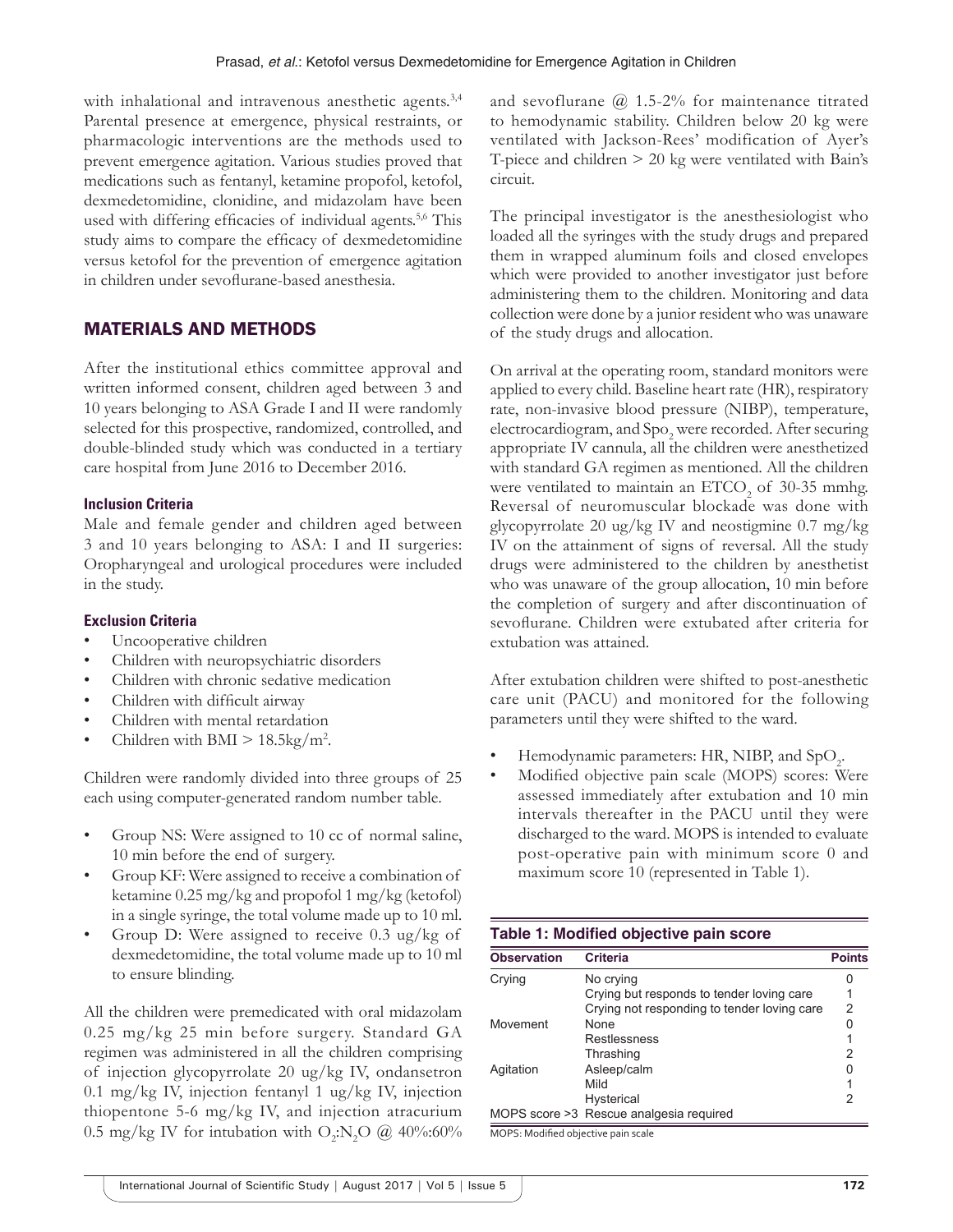- The severity of emergence delirium was evaluated using pediatric anesthesia emergency delirium scale (PAED) with scores ranging from 0 to 20. PAED scale was monitored immediately after emergence and at 10 min intervals thereafter until discharge from PACU (represented in Table 2).
- Adverse reactions at the time of emergence such as nausea, vomiting, laryngospasm, bronchospasm, respiratory depression, desaturation, and bradycardia were noted.
- Emergence time: Time from discontinuation of anesthetic until time to eye opening.
- Duration of sevoflurane anesthesia: Time from the start of sevoflurane for maintenance until the discontinuation of sevoflurane before the end of surgery.
- Time to discharge: Time since arrival at PACU until discharge from PACU to ward.
- Children were monitored in the PACU for all the above parameters until discharge and discharged from the PACU after satisfying the below criteria for discharge.

Criteria for discharge:

- 1. Fully awake
- 2. Calm
- 3. Stable hemodynamics
- 4. PAED scale  $\leq 10$
- 5. MOPS  $\leq$  3
- 6. Oxygen saturation  $> 92\%$  on room air.

## **Statistical Analysis**

Statistical analysis was done with software vassarstats. com. Demographic data were analyzed using Fisher's exact test. Categorical data were analyzed using *t*-test followed by ANOVA. Data were expressed as mean ± standard deviation, percentage, and absolute numbers. *P* < 0.05 was considered statistically significant.

# RESULTS

All the patients who were enrolled in the study completed the study. The three groups were comparable with respect to demographic characters as represented in Table 2, The three groups were comparable with respect to demographic characters as represented in Table 3. High-risk surgeries for emergency agitation such as oropharyngeal and genitourinary procedures were included in this study as mentioned in Table 4.

Intraoperative hemodynamics were comparable in both the groups throughout the surgery, but mean HRs were higher in the control group after extubation and during the immediate recovery period in the PACU when compared with ketofol and dexmedetomidine groups,  $P \leq 0.001$ , as shown in Figure 1. With respect to recovery characteristics such as the duration of surgery, duration of sevoflurane anesthesia, and emergence time, all the three groups were comparable,  $P > 0.05$ , as represented in Table 5.

Time to discharge was significantly less in dexmedetomidine group compared to ketofol group and significantly less in ketofol group compared to control group,  $P \leq 0.01$ , as represented in Table 5. Mean PAED scores were significantly low at arrival, at 10 min, at 20 min, and at 30 min stay at PACU in dexmedetomidine group and ketofol group compared to control group,  $P \leq 0.01$ , as represented in Figure 2.

When comparing ketofol and dexmedetomidine groups, the difference in mean PAED scores was clinically significant

### **Table 2: PAED score**

| <b>Behavior</b>                  | Just a Quite Very<br>little | a bit much | <b>Extremely</b> |
|----------------------------------|-----------------------------|------------|------------------|
| Make eye contact with care giver | 3                           |            |                  |
| Actions are purposeful           |                             |            |                  |
| Aware of surrounding             |                             |            |                  |
| <b>Restless</b>                  |                             |            |                  |
| Inconsolable                     |                             |            |                  |

1-calm, 2-not calm but could be easily consoled, 3-moderately agitated or restless and not easily calm, 4‑combative, excited and thrashing around. PAED: Pediatric emergency delirium scale

## **Table 3: Demographic data**

| <b>Variable</b> | $NS (n=25)$   | $KF(n=25)$    | $D(n=25)$     | P-value |
|-----------------|---------------|---------------|---------------|---------|
| Age             | $6.7{\pm}2.4$ | $6.7{\pm}2.1$ | $6.9{\pm}2.2$ | 0.93    |
| M/F             | 16/9          | 17/8          | 12/13         |         |
| Wt in kg        | 21±4.6        | 20±3.9        | 21±4.1        | 0.62    |
| <b>ASA 1/2</b>  | 17/8          | 20/5          | 19/6          |         |

Data expressed as mean, SD, absolute numbers and ratio *P*>0.05, statistically not significant. SD: Standard deviation

#### **Table 4: Type of surgeries**

| <b>Surgeries</b> | $NS(n=25)$ | $KF (n=25)$ | D $(n=25)$ |
|------------------|------------|-------------|------------|
| Tonsillectomies  |            |             |            |
| Orchiopexy       |            | 5           |            |
| Herniotomy       |            | 5           |            |
| Hypospadias      |            | 3           |            |
| Cleft palate     | 6          | 5           |            |

Data expressed as absolute numbers

## **Table 5: Recovery characteristics**

| Time in min            |               | $NS(n=25)$ KF $(n=25)$ D $(n=25)$ |                | P-value |
|------------------------|---------------|-----------------------------------|----------------|---------|
| Duration of surgery    | $62.5 + 9.6$  | $60.6 \pm 7.2$                    | $61.3 \pm 8.1$ | 0.96    |
| Duration of anesthesia | $72.3 + 9.1$  | 71±10.1                           | 70.8±10.5      | 0.99    |
| Emergence time         | $4.3 \pm 0.9$ | $4.5 \pm 0.7$                     | $4.4 \pm 0.4$  | 0.56    |
| Time to discharge      | $45 + 2.5$    | $32.6 + 4.3$                      | $20+1.5$       | 0.001   |

Data expressed as mean±SD. A P<0.05 was considered statistically significant. SD: Standard deviation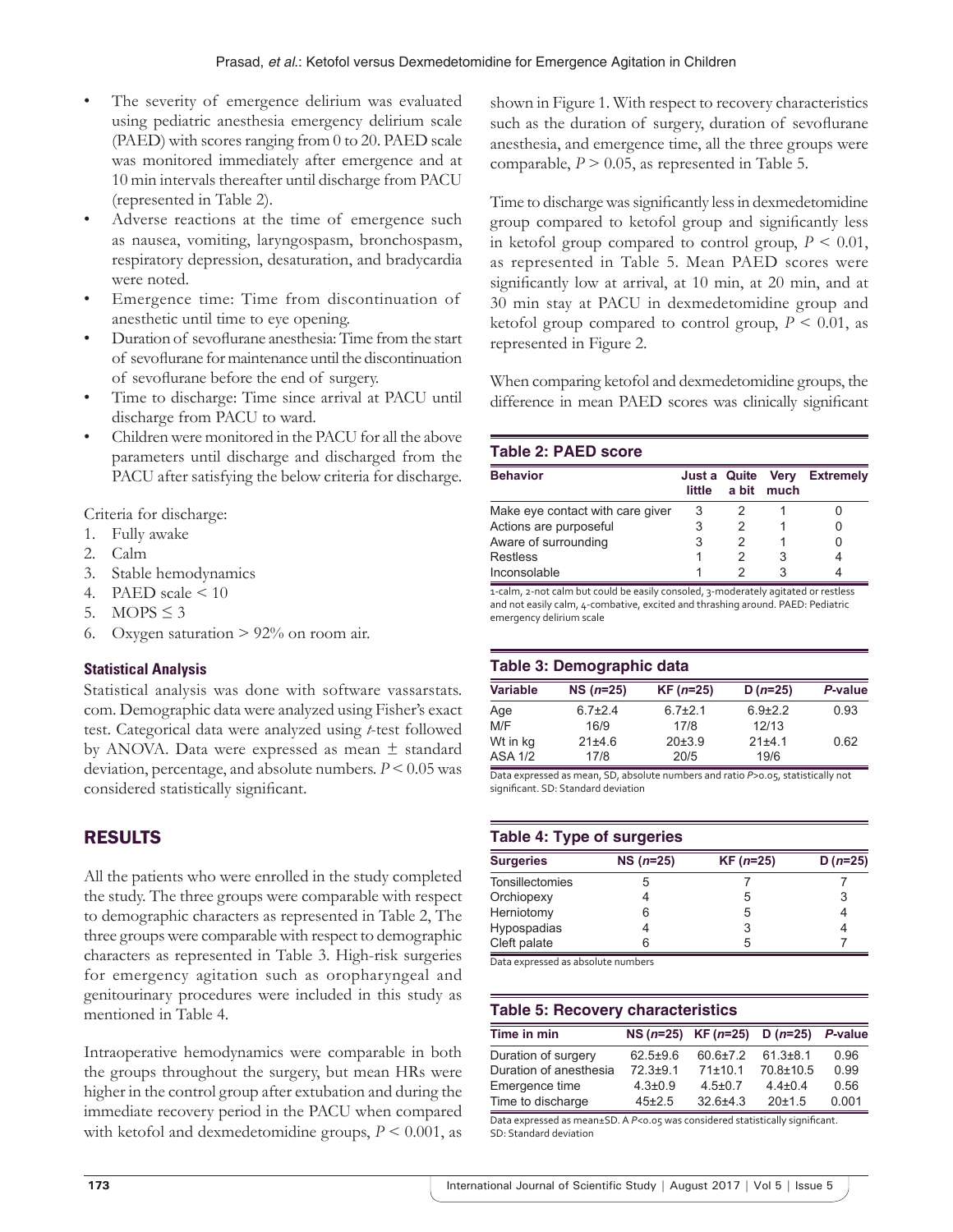

**Figure 1: Mean heart rate changes. Data expressed as mean, TB: Time before administering study drug. TAE: Time after extubation, T0: Time at post-anesthetic care unit (PACU) arrival, T10: Time at 10 min PACU, T20: Time at 20 min PACU, T30: Time at 30 min PACU**



**Figure 2: Mean pediatric emergency delirium scale scores during post-anesthetic care unit stay. Data expressed as mean,** *P***<0.001**

but statistically not significant at all these time intervals (mean scores were less in dexmedetomidine group than ketofol group) as represented in Figure 2. The incidence of emergence agitation according to MOPS score >3 and PAED score >10 immediately after emergence was significantly high in the control group, compared to ketofol group and dexmedetomidine group,  $P \leq 0.01$ , represented in Figure 3.

The incidence of emergence agitation was less in dexmedetomidine group (8%) compared to ketamine group (20%) but not statistically significant,  $P > 0.05$ , represented in Figure 3. MOPS scores were significantly high in the control group compared to ketofol and dexmedetomidine group, *P* < 0.01, represented in Figure 4. MOPS scores were clinically comparable between ketofol and dexmedetomidine groups, represented in Figure 4. After 10 min at PACU, MOPS scores were completely zero in the dexmedetomidine group.

12%  $(n=3)$  of patients in the control group had vomiting as a side effect, and  $8\%$  ( $n = 2$ ) in ketofol group had



**Figure 3: Incidence of emergence agitation. Data expressed as percentage,** *P***<0.001**



**Figure 4: Modified observer pain scale scores. Data expressed as mean modified objective pain scale score at 0, 10, 20, and 30 min at post-anesthetic care unit**

transient apnea immediately after extubation which responded to touch. No other side effects were observed in all the three groups.

## **DISCUSSION**

Emergency agitation is defined as number of children with post-operative behavioral disturbances during emergence from sevoflurane anesthesia as measured by agitation scores mentioned in the study. Predisposing factors for emergency agitation include rapid emergence, intrinsic characteristic of the anesthetic, pre-operative pain and anxiety, preschool children, baseline temperament of the child, and the type of surgery. Otolaryngeal, ophthalmic, and genitourinary surgeries carry a high risk of emergence agitation. This study compares pharmacologic interventions aimed at treating pain and anxiety during emergence in pediatric patients posted for various surgeries under sevoflurane-based anesthesia.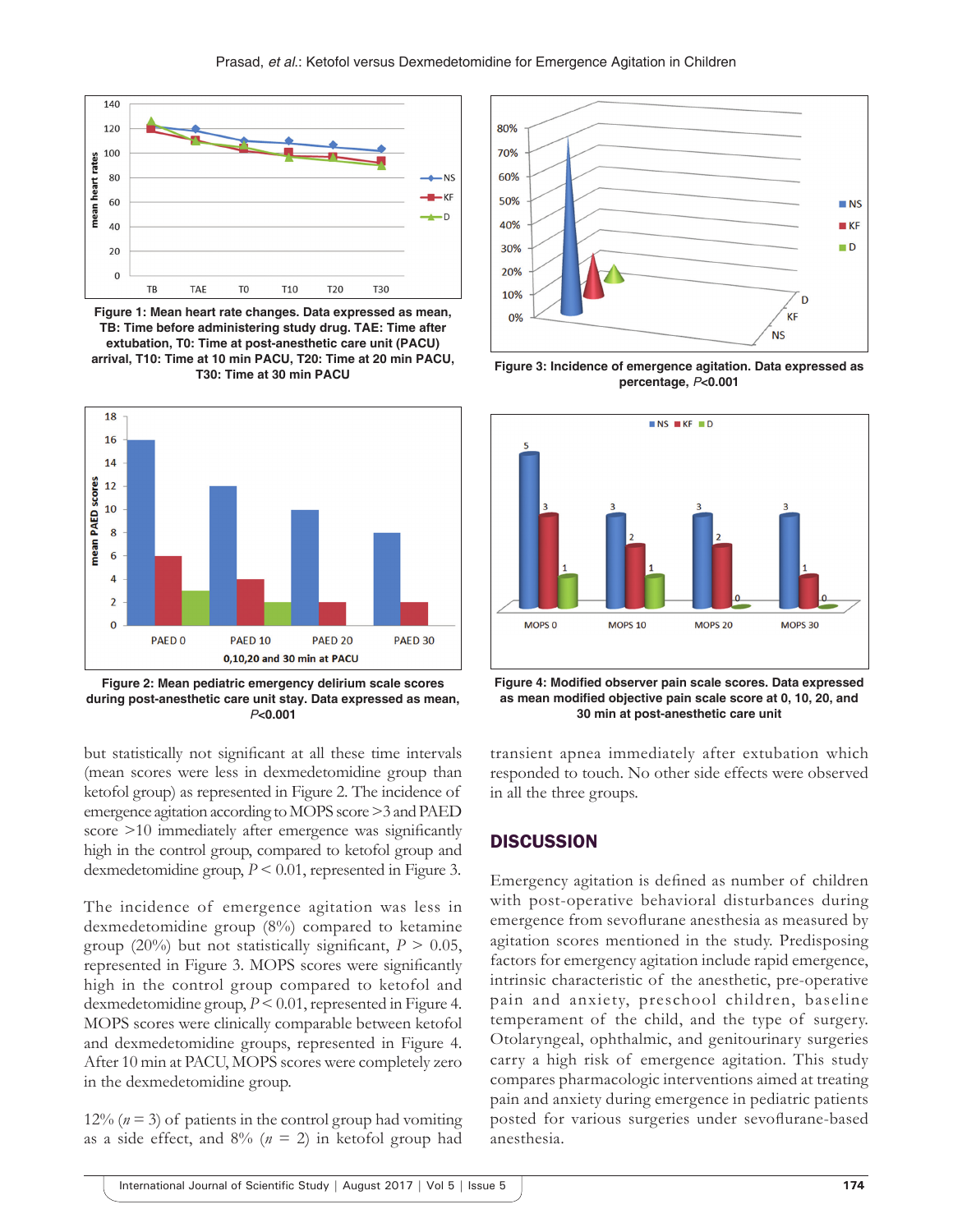This study demonstrates that dexmedetomidine and ketofol reduced the incidence and severity of emergence delirium effectively when compared to normal saline, and the effects of dexmedetomidine being much superior to ketofol.

Dexmedetomidine and ketofol (combination of ketamine and propofol) were preferred in this study because both of them produce sedation and pain relief and help to alleviate emergence agitation in children. Dexmedetomidine, a selective alpha 2 agonist has sedative, analgesic, and anxiolytic effects after IV administration.<sup>7</sup>

Isik *et al.* have shown that dexmedetomidine reduced the incidence of emergence agitation ranging between 4.8% and 17% with no hemodynamic effects after IV administration in doses between 0.3 and 1 ug/kg after induction of anesthesia.<sup>8</sup> It is proved that  $\alpha_2$  agonists decrease emergence agitation by their analgesia effect as well as by decreasing the anesthetic requirements.

Ketamine, a N-methyl-D-aspartate receptor antagonist, when given in low doses produces effective analgesia and also opioid-sparing effects.<sup>9</sup> Propofol, an ultrashort acting induction agent, produces sedation in low doses, modifies emergence, and decreases emergence agitation depending on the time of administration.10 The combination of ketamine and propofol (ketofol) utilizes these two properties to decrease the incidence and severity of emergence agitation which is the rationale for administering this drug in this study. Ketofol also ensures hemodynamic stability along with post-operative analgesia, sedation, and good recovery profile while minimizing the side effects of both agents.<sup>11</sup>

Ali and Elshorbagy conducted a clinical trial on dexmedetomidine versus ketofol on the incidence of emergence agitation associated with sevoflurane anesthesia and concluded that ketofol  $(1 \text{ mg/kg}, 0.25 \text{ mg/kg})$  was as effective as dexmedetomidine 0.3 ug/kg for prevention of emergence agitation but with better analgesic effect and with out delaying emergence.<sup>12</sup>

The results of this study well correlated with the Ali and Elshorbagy study, especially at the end of 30 min of PACU stay. At 10 and 20 min of PACU stay, dexmedetomidine was superior to ketofol as measured by MOPS and PAED scores, but at 30 min of PACU stay, dexmedetomidine is clinically superior to ketofol but statistically not significant with respect to PAED and MOPS scores  $(P > 0.05)$ .

Dahmani *et al.,* in their meta-analysis on emergence agitation, have shown that pain prevention, propofol, fentanyl, ketamine, and  $\alpha_{2}$  agonists have preventive effects on emergence delirium while midazolam and serotonin inhibitors did not have a prophylactic effect.<sup>13</sup>

Patel *et al.* compared dexmedetomidine infusion versus IV fentanyl and concluded that dexmedetomidine infusion significantly reduced the post-operative opioid requirements and incidence and severity of emergence agitation in children undergoing tonsillectomies and adenoidectomies.14

Guler *et al.* showed that in dexmedetomidine group, the time to extubation and the time to discharge from PACU were prolonged compared to ketofol and control groups contrary to the current study where the time to extubation was comparable between all three groups, but time to discharge is significantly less in dexmedetomidine group than ketofol and control groups, where attenuation of pain and anxiety could be the factors responsible for early attainment of discharge criteria in dexmedetomidine group.15

Sikich and Lerman developed the PAED to assess the incidence and severity of emergence agitation by incorporating cognitive and agitation elements and proved its reliability and validity. Most of the studies used PAED score to assess emergence agitation<sup>16</sup>. In this study, we have used PAED score compounded with MOPS as assessment tools to emergence agitation.

Aouad *et al.* demonstrated that the threshold score for PAED score was 10 which was the best discriminator between presence and absence of emergence agitation (incidence).17

PAED score of  $> 16$  and MOPS of  $> 3$  at any point of time during the first 30 min of PACU stay represent severe agitation in this study.

The incidence of emergence agitation is significantly high in the control group compared to ketofol or dexmedetomidine group during children's stay in the PACU until discharge in the current study. At the end of 30 min of PACU stay, the incidence is gradually decreased probably due to the weaning effect of sevoflurane. Fentanyl 1 ug/kg was administered as rescue agent to produce analgesia and sedation to all children whose has MOPS scale > 3 and PAED score  $> 10$  after 30 min of PACU stay in this study. Children who had vomiting episode in the PACU were administered on dansetron 0.1 mg/kg IV.

Significant changes in the hemodynamics occurred after extubation in the control group when compared to ketofol and dexmedetomidine group which can be due to the sympathetic responses triggered by